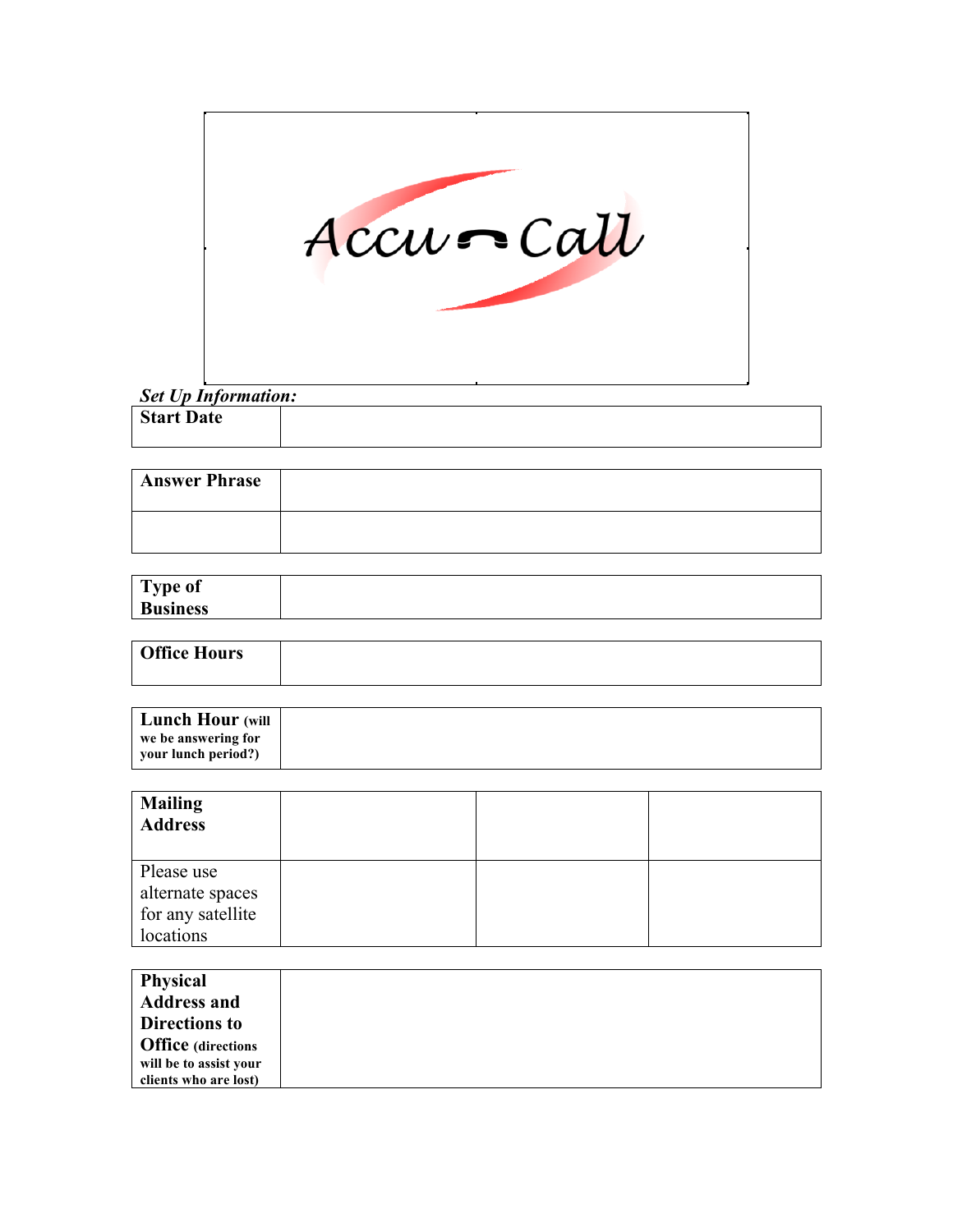| Fax/ E-mail for    |  |
|--------------------|--|
| invoice to be sent |  |

| <b>Phone Numbers Forwarded</b> |  |
|--------------------------------|--|
| Backline (not given out)       |  |

*Personnel:*

| ------------                                                           |  |
|------------------------------------------------------------------------|--|
| $\sim$ $\sim$ $\sim$ $\sim$<br>$'$ omto ot<br><b>Ottice C</b><br>лцасі |  |
|                                                                        |  |

| General         | $\Box$ Yes $\Box$ No If yes: $\Box$ Hold for pick up $\Box$ Receive once per day via         |
|-----------------|----------------------------------------------------------------------------------------------|
| <b>Messages</b> | $\vert$ fax/email $\Box$ Fax $\Box$ E-mail $\Box$ Voicemail $\Box$ Retrieve using web portal |

#### *General Message Options: (Check the desired options)*

| $\Box$ Person who     | $\Box$ Caller's Name | $\Box$ Company Name  | $\Box$ elephone Number |
|-----------------------|----------------------|----------------------|------------------------|
| message is for        |                      |                      |                        |
| <b>Street Address</b> | $\Box$ City          | $\Box$ State         | $\Box$ Zip Code        |
| $\Box$ Message        | $\Box$ Other         | $\Box$ Any of these  |                        |
|                       |                      | mandatory? If so,    |                        |
|                       |                      | place "M" in the box |                        |

| <b>Urgent</b>   |                   | $\Box$ Text to cell $\Box$ Page to back to service $\Box$ Page to caller's number |  |
|-----------------|-------------------|-----------------------------------------------------------------------------------|--|
| <b>Messages</b> | $\Box$ Alpha page |                                                                                   |  |

## *Urgent Message Information: (Check the desired options)*

| Name of person they   | Caller's Name  | Company      | Telephone $#$           |
|-----------------------|----------------|--------------|-------------------------|
| wish to speak to      |                |              |                         |
| <b>Street Address</b> | City           | <b>State</b> | Zip Code                |
| Message               | Nature of      | Other        | $\Box$ Any of these     |
|                       | call/Emergency |              | mandatory? If so, place |
|                       |                |              | "M" in the box          |

*Delivery Instructions (check the desired option):*

**What defines an emergency for your company?**

**Please Detail The Steps We Should Follow In Order To Deliver A Message** [For example: beep Peter First, If No Answer In 15 Minutes Call Residence, Etc. Please Make Sure You Specify How Long We Should Wait Between Each Step (10 Min, #0 Min)]